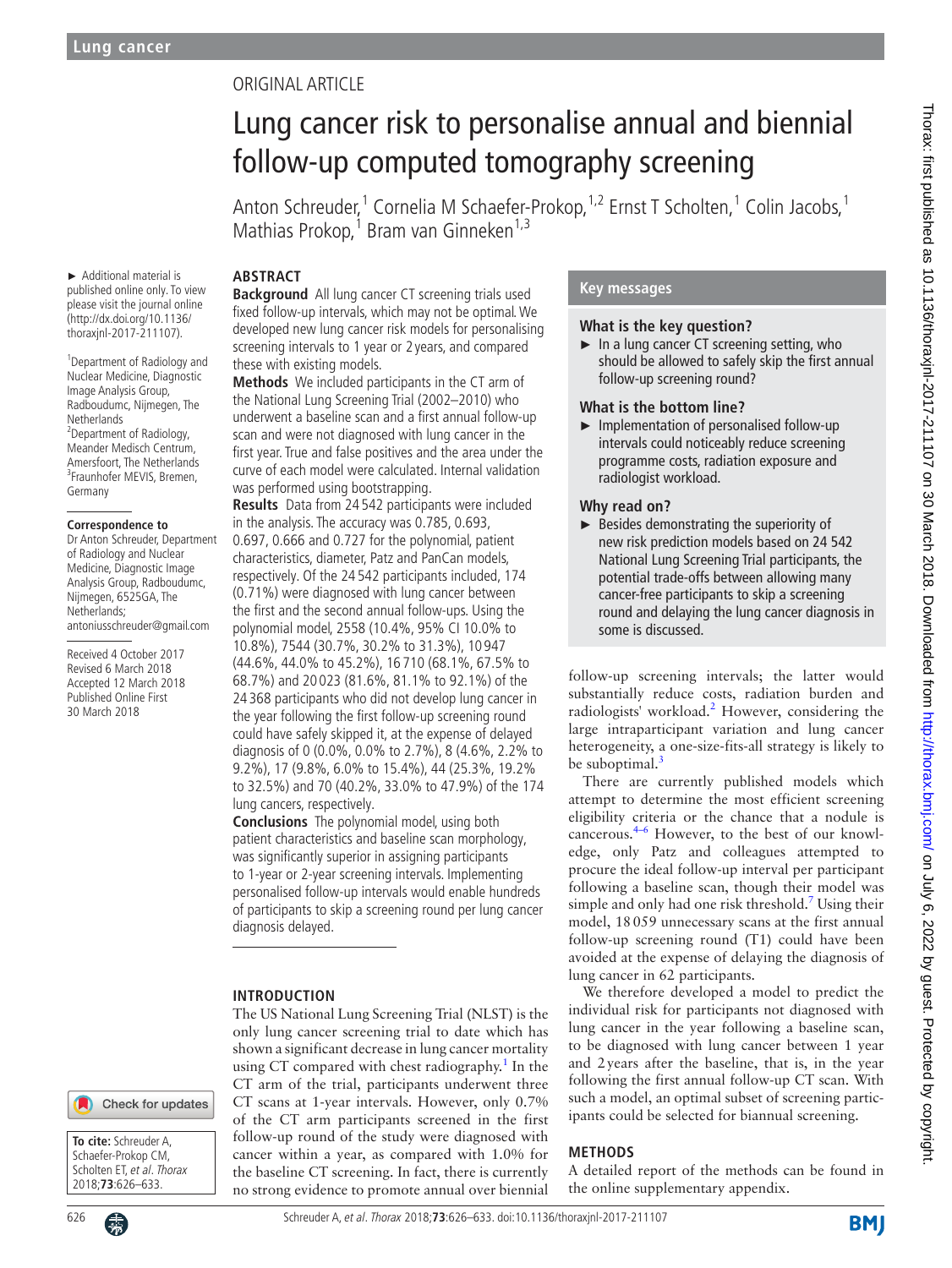

<span id="page-1-0"></span>**Figure 1** Participant selection flow chart. NLST, National Lung Screening Trial; T0, baseline screening round; T1, first 1-year follow-up screening round.

## **Participant and scan data**

In short, NLST was a randomised controlled trial performed at 33 centres in the USA which enrolled 53454 people with a high lung cancer risk, of which 26722 were assigned to the spiral low-dose CT arm and 26732 to the chest radiography (control) arm.<sup>[1](#page-7-0)</sup> The primary outcomes were lung cancer mortality and overall mortality. The main inclusion criteria were an age between 55 years and 74 years, a minimum of 30 pack-years of smoking, and, if applicable, had quit smoking less than 15 years previously. The trial took place between 2002 and 2010: the participants were screened in three annual rounds—one baseline (T0) and two annual follow-ups (T1 and T2, respectively) and were followed for another 5years. A participant received a 'positive' screening outcome if at least one non-calcified pulmonary nodule with a diameter of 4mm or larger was detected in the CT scan. Out of the 24715 participants screened in T1, 7191 (27.3%) tested positive of which only 168 (2.4%) had a confirmed lung cancer diagnosis.

Use of NLST data was approved by the National Cancer Institute Cancer Data Access System under study number 267. This included participant characteristics and scan outcomes. Note that some data were updated since the main results were published, resulting in slight differences.<sup>[1](#page-7-0)</sup>

## **Data selection**

[Figure](#page-1-0) 1 shows the participant inclusion process. The requirements were that the participant was part of the CT arm, had a completed baseline questionnaire, had an adequate scan at the baseline screening round (T0) and participated in the first yearly follow-up round (T1). The outcome for this study was cancer diagnosis in the year following T1. Participants who were diagnosed with lung cancer before T1 were excluded from T1 participation, namely lung cancers diagnosed on the basis of a positive T0 outcome (n=267) plus interval cancers diagnosed before T1 ( $n=17$ ).

# **Predictor variables**

Most variables used were left as originally provided in the NLST data set; some new variables were created with the purpose of isolating the most relevant variables (online [supplemen](https://dx.doi.org/10.1136/thoraxjnl-2017-211107)[tary appendix table 1\)](https://dx.doi.org/10.1136/thoraxjnl-2017-211107). For one, when multiple nodules were recorded in one scan, only the longest diameter and perpendicular diameter of the longest nodule were considered. Also, a nodule characteristic (ie, part solid, non-solid, upper lobe location and spiculation) was considered present when *any* of the nodules in the scan had that characteristic. Patient characteristics variables were obtained from participant questionnaires and scan variables were reported by individual radiologists. Missing data were replaced using multiple imputations.

## **Statistical analysis**

Multiple logistic regression was performed using the R statistical analysis package V.3.3.2; five models are reported. For the *parsimonious polynomial model* (subsequently referred to as the 'polynomial model'), a bidirectional stepwise multiple logistic regression analysis was performed on 17 variables deemed important.<sup>[8](#page-7-5)</sup> The continuous variables were transformed into polynomials to the second power. Only variables which had a Pearson's  $\chi^2$  p value less than 0.20 were included in the parsimonious model. The *parsimonious patient characteristics* model ('patient characteristics model') analysis was performed on 11 patient characteristics variables. The *diameter* and *Patz models* were created using only one variable each: 'longest nodule diameter' and 'negative T0 screen', respectively. Finally, we applied the *PanCan model* (full model with spiculation) risk scores on our data.<sup>6</sup> We used bootstrapping to validate the models and test for overfitting in order to use all lung cancer cases available for developing models.<sup>9 10</sup> The 95% confidence intervals (CI) of predictive values (sensitivity, specificity, positive predictive value and negative predictive value) were calculated using the Wilson score method corrected for continuity.<sup>[11](#page-7-8)</sup> The Hosmer-Lemeshow test was used to test model calibration by determining whether the differences between the observed and expected outcomes are statistically significant (a p value <0.05 would indicate poor calibration).<sup>12</sup> Decision curve analysis was performed as a means to evaluate the models by incorporating the consequences of false positives and negatives.<sup>[13](#page-7-10)</sup>

# **Results**

## **Study participants**

Inclusion criteria and study set-up of NLST are described elsewhere.<sup>[1](#page-7-0)</sup>

Out of 26627 persons enrolled in the NLST CT arm, 24542 met the inclusion criteria of this study (92.2%). Within this group, 174 (0.7%) were diagnosed with cancer within 1year of T1 [\(figure](#page-1-0) 1). In more detail, 6845 (27.9%) had a positive T1 screen, of which 165 (2.4%) were diagnosed with lung cancer; 9 cancers (0.05%) out of the 17697 negative T1 screens were interval cancers.

## **Variables for lung cancer prediction**

[Table](#page-2-0) 1 displays the distribution of all variables deemed important in lung cancer prediction.

The variables included in the polynomial and patient characteristics models and their β coefficients, ORs, and p values are listed in [table](#page-3-0) 2; note that the table also shows the variables which were not included in the final model (eg, sex, family history of lung cancer and prior diagnosis of pneumonia). The variables included in the diameter, Patz and PanCan models are described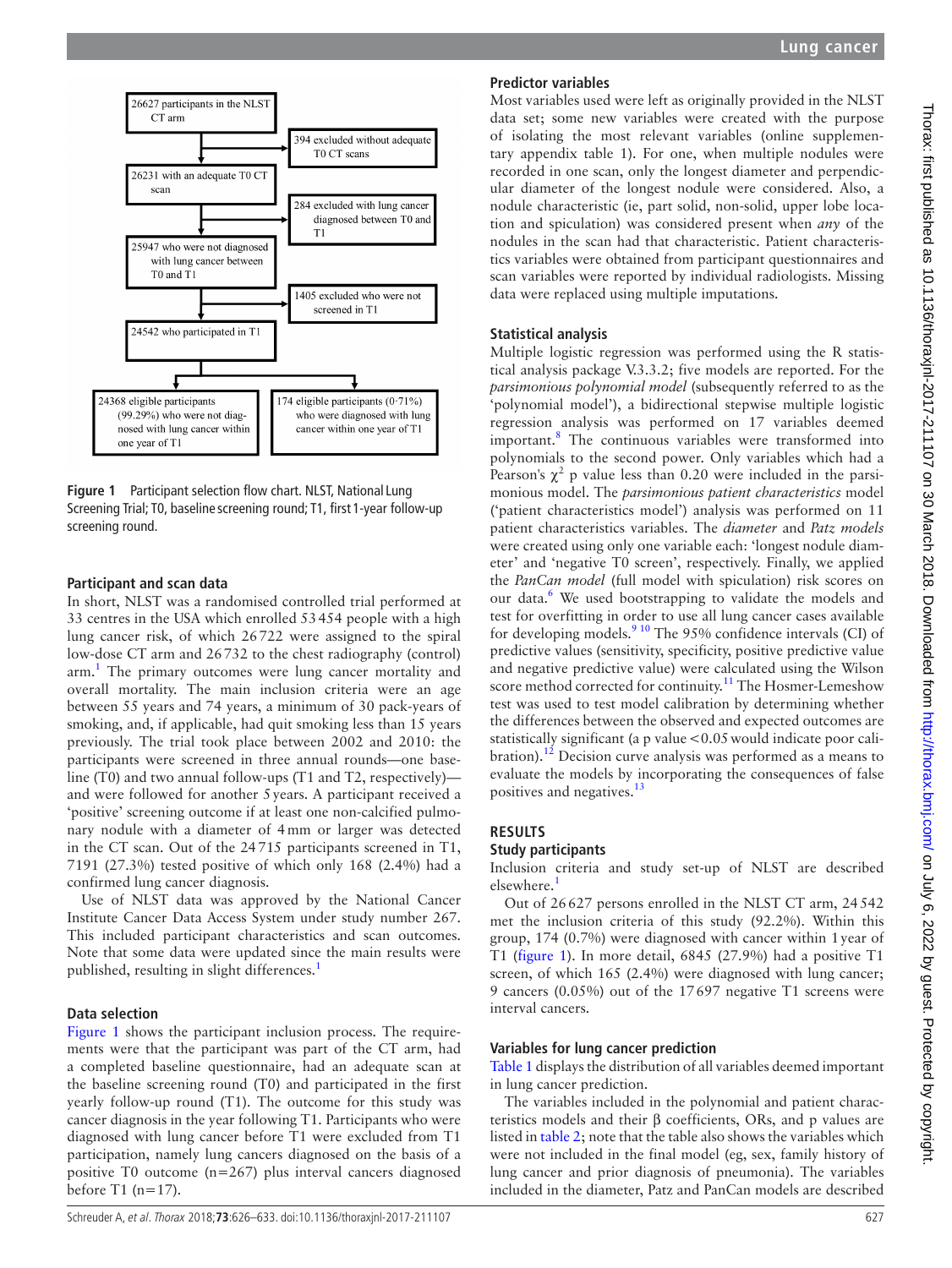<span id="page-2-0"></span>

| Distribution of variables in the NLST data set<br>Table 1 |                                                                                            |                      |           |                 |
|-----------------------------------------------------------|--------------------------------------------------------------------------------------------|----------------------|-----------|-----------------|
| Variable                                                  | No cancer diagnosed as a result of Lung cancer diagnosed as a result<br>T1 scan (n=24 368) | of T1 scan $(n=174)$ | P values* | Total (n=24542) |
| Positive T1 screen (%)                                    | 6680 (27.4)                                                                                | 165 (94.8)           | < 0.001   | 6845 (27.9)     |
| <b>Patient characteristics</b>                            |                                                                                            |                      |           |                 |
| Age, mean (SD), years                                     | 61.4(5.0)                                                                                  | 63.9(5.1)            | < 0.001   | 61.4(5.0)       |
| Sex, female (%)                                           | 9952 (40.8)                                                                                | 70 (40.2)            | 0.870     | 10022 (40.8)    |
| Lung cancer in family (%)                                 | 5283 (21.7)                                                                                | 44 (25.3)            | 0.250     | 5327 (21.7)     |
| History of cancer (%)                                     | 969/24311 (4.0)                                                                            | 12/174 (6.9)         | 0.051     | 981/24485 (4.0) |
| Smoking status, active (%)                                | 11 486 (47.1)                                                                              | 100(57.5)            | 0.007     | 11 586 (47.2)   |
| Pack-years, mean (SD), pack-years                         | 55.7 (23.8)                                                                                | 66.6 (26.9)          | < 0.001   | 55.8 (23.8)     |
| Smoking duration, mean (SD), years                        | 39.7(7.3)                                                                                  | 44.1(7.4)            | < 0.001   | 39.7(7.3)       |
| Quit duration, mean (SD), years                           | 3.8(5.0)                                                                                   | 2.7(4.3)             | 0.004     | 3.8(5.0)        |
| History of COPD (%)                                       | 1203 (4.9)                                                                                 | 17(9.8)              | 0.003     | 1220(5.0)       |
| Prior diagnosis of pneumonia (%)                          | 5391 (22.1)                                                                                | 44 (25.6)            | 0.317     | 5435 (22.1)     |
| Occupational exposure to asbestos (%)                     | 1110(4.6)                                                                                  | 13(7.5)              | 0.067     | 1123(4.6)       |
| T0 scan findings                                          |                                                                                            |                      |           |                 |
| Emphysema on scan (%)                                     | 7450 (30.6)                                                                                | 75 (43.1)            | 0.002     | 7525 (30.7)     |
| Longest nodule diameter, mean (SD), mm                    | 7.7(5.7)                                                                                   | 12.2(12.0)           | < 0.001   | 7.8(5.9)        |
| Longest perpendicular diameter, mean (SD), mm             | 5.8(3.8)                                                                                   | 9.5(10.8)            | < 0.001   | 5.9(4.0)        |
| Presence of a non-solid nodule (%)                        | 975 (4.0)                                                                                  | 18 (10.3)            | < 0.001   | 993 (4.0)       |
| Presence of a part solid nodule (%)                       | 326(1.3)                                                                                   | 15(8.6)              | < 0.001   | 341(1.4)        |
| Presence of a nodule in upper lobe (%)                    | 2344 (9.6)                                                                                 | 58 (33.3)            | < 0.001   | 2402 (9.8)      |
| Presence of a spiculated nodule (%)                       | 614(2.5)                                                                                   | 24 (13.8)            | < 0.001   | 638(2.6)        |
| Number of additional nodules, mean (SD), nodules          | 0.14(0.59)                                                                                 | 0.41(0.79)           | < 0.001   | 0.14(0.59)      |

Slashes are used to show the total number of participants when there are missing data, with the total on the right.

\*Unpaired t-test for continuous variables; N-1  $\chi^2$  test for binary variables.

NLST, National Lung Screening Trial; T0, baseline screening round; T1, first 1-year follow-up screening round.

in the statistical analysis subsection. Out of all variables used in this study, only the variable 'prior diagnosis of cancer' had 57 (0.2%) missing data points, which were replaced using multiple imputations.

# **Model performance**

[Table](#page-4-0) 3 shows the hypothetical effect of allowing approximately 0%, 5%, 10%, 25% and 40% of the participants who were diagnosed with lung cancer within 1year of T1, to skip T1. The corresponding percentages of T1 scans avoided (specificity) using the polynomial model would be 10.4% (95% CI 10.0% to 10.8%), 30.7% (30.2 to 31.3%), 44.6% (44.0 to 45.2%), 68.1% (67.5 to 68.7%) and 81.6% (81.1% to 82.1%), respectively. Sensitivity, positive and negative predictive values, and number of scans needed to diagnose one lung cancer case (NND) are also reported. Furthermore, the distribution of lung cancer stages at the time of diagnosis are reported for those cases in which the diagnosis would be delayed.

For example, in the polynomial model, by allowing a fourth (25.3%, 19.2% to 32.5%) of the lung cancer diagnoses to be delayed (n=44),  $68.1\%$  (67.5% to  $68.7\%$ ) of the participants can safely skip  $T1$  (n=16710). The efficiency improves more than twofold, from an NND of 126 to 60. Of the cancer diagnoses delayed, the distribution of TNM stages I through IV were 21, 5, 5 and 9, respectively (four were unclassified).

Visualisation of the models in the form of receiver operating characteristic (ROC) curves is displayed in [figure](#page-5-0) 2, along with the insample area under the curve (AUC) of each model. [Table](#page-5-1) 4

yields the corresponding bootstrapped AUCs calculated from the original samples with the CIs. Our polynomial model showed a relatively good predictive performance with an AUC of 0.795 (bootstrapped AUC 0.785, 95% CI 0.784 to 0.786); the patient characteristics and diameter models were significantly inferior with AUCs of 0.698 (0.693, 0.692 to 0.693) and 0.697 (0.697, 0.697 to 0.697), respectively. The Patz and PanCan models had AUCs of 0.666 (0.667, 0.667 to 0.667) and 0.727 (0.727, 0.727 to 0.727), respectively. All of the AUCs calculated from the bootstrap samples were approximate to the original sample AUCs; the insample AUCs from the polynomial and patient characteristics models were optimistic by 0.010 and 0.005, respectively. Measuring calibration using the Hosmer-Lemeshow test showed that the diameter and PanCan models were uncalibrated (p<0.001) (online [supplementary appendix table 4](https://dx.doi.org/10.1136/thoraxjnl-2017-211107)).

The polynomial model allowed to correctly select 10.4% (10.0 to 10.8%) of the participants who remained cancer-free 1year after T0 to skip T1 without delaying a single cancer diagnosis; this is four times better than the PanCan model (2.7%, 2.5% to 2.9%) and eight times superior to the patient characteristics model (1.3%, 1.2% to 1.4%). F[igure 3](#page-5-2) took components from the ROC curve in the polynomial model and plotted them against the risk threshold. Here, the absolute probabilities of true positive (lung cancer diagnosis within 1year of T1) and false positive (no lung cancer within 1year of T1) rates across several risk thresholds are shown.

Despite the polynomial model being superior in terms of AUC, the left side of its ROC curve (false positive rates 0.0–0.1)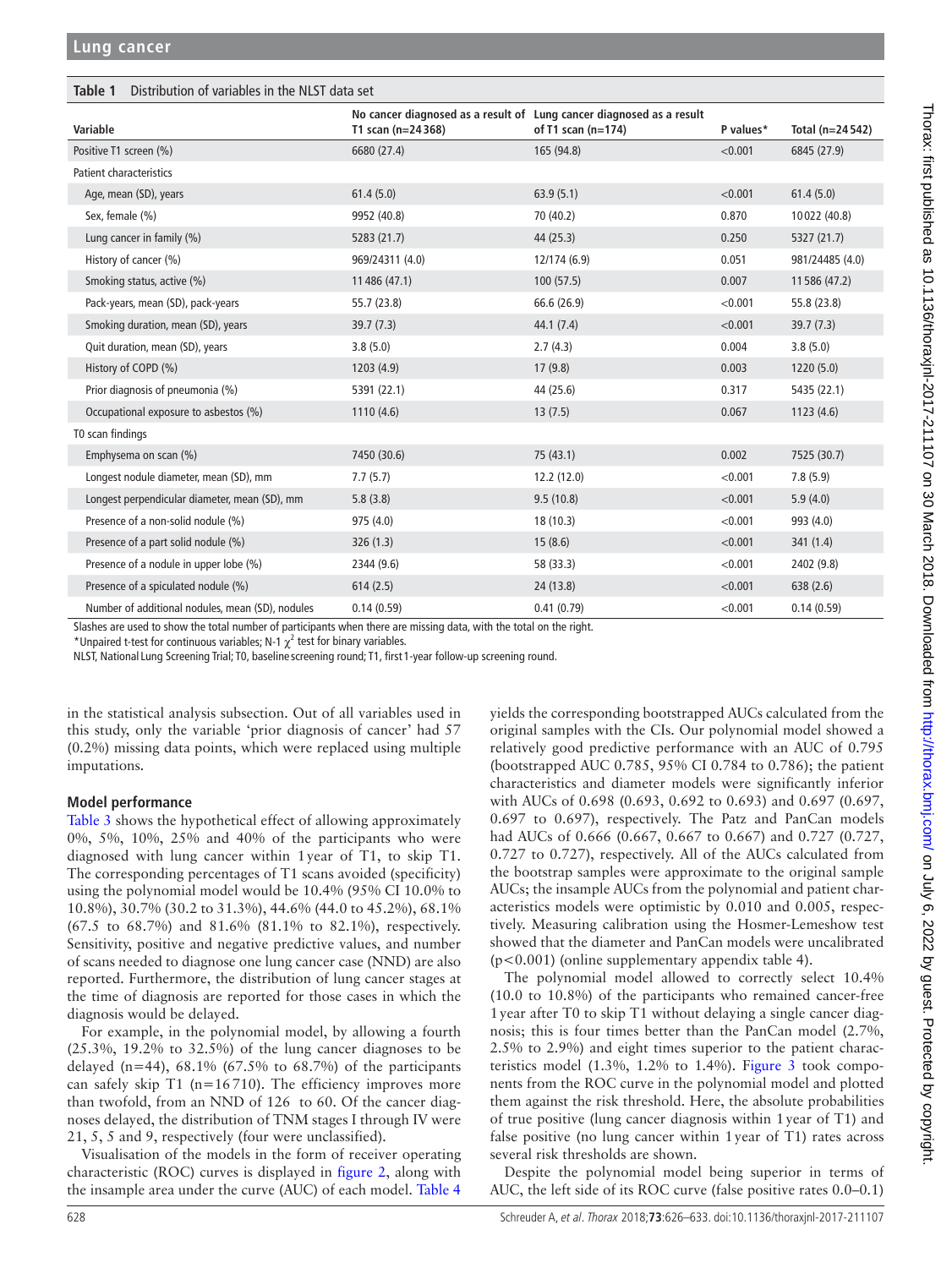<span id="page-3-0"></span>

| Table 2 Parsimonious polynomial model versus patient characteristics model variables |                          |                          |                          |                                      |                          |                          |
|--------------------------------------------------------------------------------------|--------------------------|--------------------------|--------------------------|--------------------------------------|--------------------------|--------------------------|
|                                                                                      | Polynomial model         |                          |                          | <b>Patient characteristics model</b> |                          |                          |
| <b>Predictor variables</b>                                                           | OR (95% CI)              | P values                 | <b>B</b> coefficient     | OR (95% CI)                          | P values                 | <b>B</b> coefficient     |
| Model constant                                                                       | N/A                      | N/A                      | $-28.15$                 | N/A                                  | N/A                      | $-10.44$                 |
| Age, per year                                                                        | 1.79 (0.88 to 3.93)      | 0.110                    | 0.5845                   | 1.06 (1.02 to 1.11)                  | 0.005                    | 0.05895                  |
| Age <sup>2</sup> , per year <sup>2</sup>                                             | 1.00 (0.99 to 1.00)      | 0.158                    | $-0.004026$              | N/A                                  | N/A                      | N/A                      |
| Gender, female                                                                       | N/A                      | N/A                      | N/A                      | $\qquad \qquad -$                    |                          | $\overline{\phantom{0}}$ |
| Lung cancer in family                                                                | $\qquad \qquad -$        |                          | $\qquad \qquad -$        | $\qquad \qquad -$                    | $\overline{\phantom{0}}$ | $\qquad \qquad -$        |
| Prior diagnosis of cancer                                                            | 1.74 (0.88 to 3.02)      | 0.062                    | 0.5555                   | 1.67 (0.84 to 2.87)                  | 0.082                    | 0.5131                   |
| Smoking status, active                                                               | 1.66 (1.22 to 2.28)      | 0.001                    | 0.5046                   | $\qquad \qquad -$                    | $\overline{\phantom{0}}$ | $\overline{\phantom{0}}$ |
| Pack-years, per pack-year                                                            | 1.04 (1.02 to 1.07)      | < 0.001                  | 0.03922                  | 1.01 (1.00 to 1.01)                  | 0.001                    | 0.008342                 |
| Pack-years <sup>2</sup> , per pack-year <sup>2</sup>                                 | 1.00 (1.00 to 1.00)      | 0.013                    | $-1.632\times10^{-4}$    | N/A                                  | N/A                      | N/A                      |
| Smoking duration, per year                                                           | $\overline{\phantom{0}}$ | $\qquad \qquad -$        | $\overline{\phantom{a}}$ | 1.03 (1.00 to 1.07)                  | 0.068                    | 0.03260                  |
| Quit duration, per year                                                              |                          | $\qquad \qquad -$        | $\overline{\phantom{m}}$ | 0.96 (0.92 to 1.01)                  | 0.103                    | $-0.03875$               |
| Prior diagnosis of COPD                                                              | 1.51 (0.85 to 2.46)      | 0.110                    | 0.4144                   | 1.69 (0.96 to 2.71)                  | 0.038                    | 0.5263                   |
| Prior diagnosis of pneumonia                                                         | N/A                      | N/A                      | N/A                      |                                      |                          |                          |
| Occupational exposure to asbestos                                                    |                          |                          |                          | 1.51 (0.78 to 2.56)                  | .149                     | 0.4137                   |
| Emphysema on scan                                                                    | $\qquad \qquad -$        | $\qquad \qquad -$        | $\overline{\phantom{a}}$ | N/A                                  | N/A                      | N/A                      |
| Longest nodule diameter, per mm                                                      | $\qquad \qquad -$        | $\overline{\phantom{m}}$ | $\qquad \qquad -$        | N/A                                  | N/A                      | N/A                      |
| Longest perpendicular diameter, per mm                                               | $1.11$ (1.06 to 1.15)    | < 0.001                  | 0.09962                  | N/A                                  | N/A                      | N/A                      |
| Longest perpendicular diameter <sup>2</sup> , per mm <sup>2</sup>                    | 1.00 (1.00 to 1.00)      | 0.015                    | $-6.524\times10^{-4}$    | N/A                                  | N/A                      | N/A                      |
| Presence of non-solid nodule                                                         | 1.52 (0.92 to 2.42)      | 0.077                    | 0.4217                   | N/A                                  | N/A                      | N/A                      |
| Presence of part solid nodule                                                        | 2.49 (1.36 to 4.21)      | 0.001                    | 0.9108                   | N/A                                  | N/A                      | N/A                      |
| Presence of nodule in upper lobe                                                     | 1.60 (1.05 to 2.39)      | 0.021                    | 0.4685                   | N/A                                  | N/A                      | N/A                      |
| Presence of spiculated nodule                                                        | 2.12 (1.29 to 3.37)      | 0.002                    | 0.7512                   | N/A                                  | N/A                      | N/A                      |
| Nodule count per scan, per additional nodule                                         | 1.67 (0.99 to 2.98)      | 0.049                    | 0.5128                   | N/A                                  | N/A                      | N/A                      |
| Nodule count per scan <sup>2</sup> , per additional nodule <sup>2</sup>              | 0.82 (0.66 to 0.97)      | 0.019                    | $-0.1947$                | N/A                                  | N/A                      | N/A                      |

The small dash signifies that the variable was included in the initial regression analysis but not in the final model and thus does not have a value in the equation.

N/A, not applicable (was not included in the initial regression analysis).

converges with those from the diameter and PanCan models, signifying that their predictive performance for higher risk participants are equivalent.

The Patz model, based on the binary variable 'T0 screening outcome,' only includes one point on the graph. We replicated this model, which resulted in avoiding 18052 (73.6%, 72.8 to 73.9) 1-year follow-up scans at the expense of delaying 71 (40.8%, 33.5% to 48.5%) diagnoses. The disadvantage is that only one threshold exists which is inferior to the parsimonious and polynomial models.

The AUCs of the patient characteristics and diameter models were very similar despite each having peak performances at different risk levels.

## **Lung cancer staging**

[Table](#page-4-0) 3 includes the American Joint Committee on Cancer seventh edition cancer TNM staging distribution of the hypothetically delayed diagnoses. About a third of the delayed diagnoses would have been staged TNM III or IV. In other words, these participants seemingly developed a late-stage cancer within 1year after nothing suspicious was discovered at T0.

To investigate this, an experienced radiologist, ETS, attempted to locate the cancers on the T1 scans based on the data provided. If a lesion was confidently identified as a malignancy, the same location on the corresponding T0 scan of the same participant was checked. Out of the 25 stage III and IV cancers which would have had delayed diagnoses at a 50% sensitivity threshold using

the polynomial model, 18 were confidently identified in the T1 scans, of which 8 were already visible *and larger than 4mm* in the T0 scan (2 more were retraceable but smaller than 4mm). Hence, at least 32.0% of the late-stage lung cancer diagnoses could have been diagnosed a year earlier but were missed or deemed benign.

# **Discussion**

With the aim of personalising follow-up intervals in lung cancer screening programmes, we created and compared prediction models for lung cancer diagnosis between 1 year and 2years after a CT scan, based on a large high-risk CT screening cohort.

Our results show that there is indeed room for efficiency improvement after establishing screening programme eligibility criteria. By individualising follow-up intervals after the baseline CT scan using patient characteristics and baseline CT scan findings, the number of superfluous 1-year follow-up scans can be reduced. However, the number of saved follow-up CTs need to be balanced against the number of delayed diagnoses.

## **Model-specific discussion Polynomial model**

The polynomial model is the model with the best overall performance reported in this study [\(figure](#page-5-0) 2, [table](#page-5-1) 4), with the more specific clinical consequences being displayed in [figure](#page-5-2) 3 and [table](#page-4-0) 3. Though not mentioned here, a base parsimonious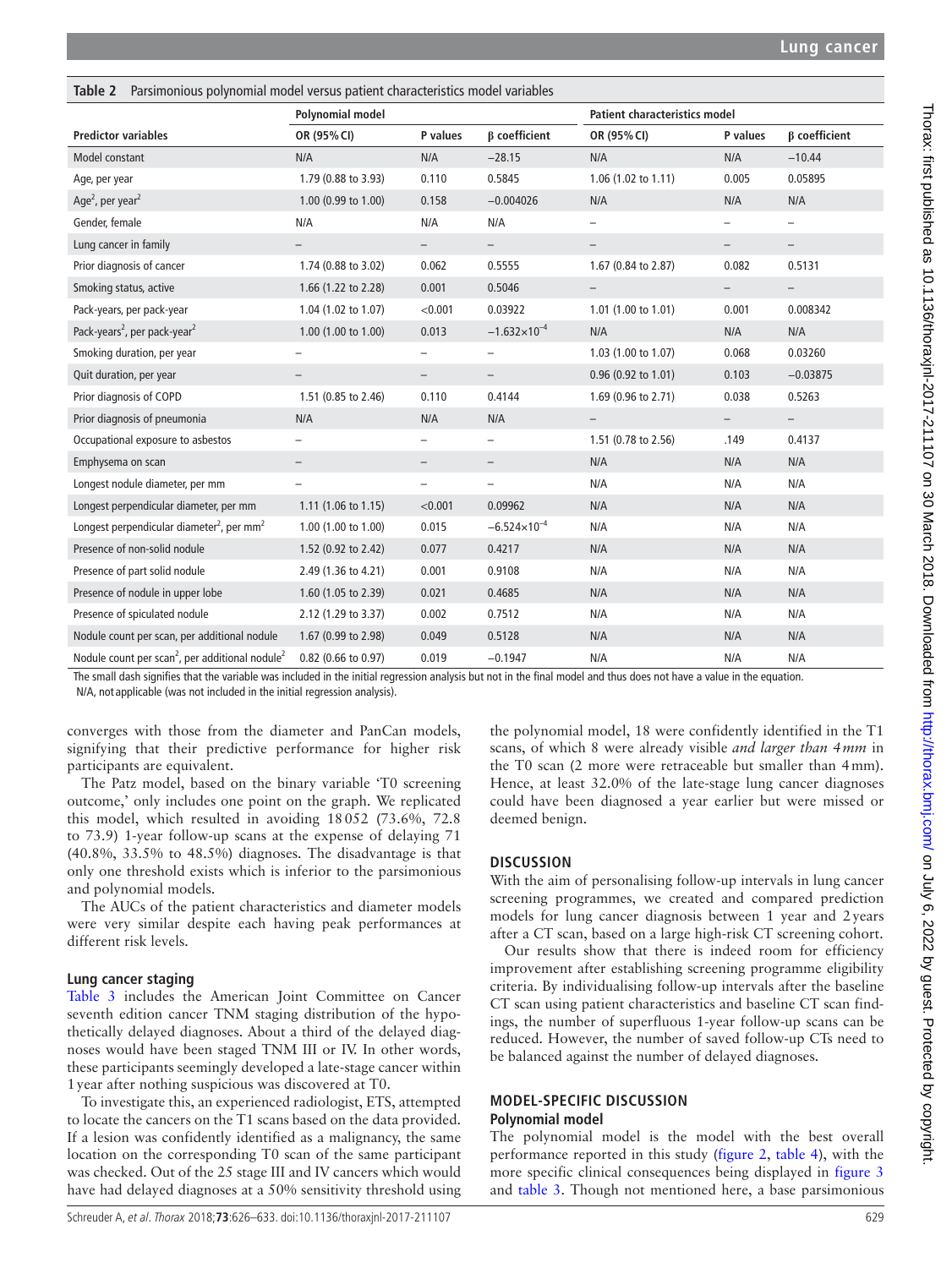<span id="page-4-0"></span>

|                       |                                  | Table 3 Results of five models applied at several numbers of delayed diagnoses thresholds                                                            |                                             |                             |                                           |                                       |                |                |                             |                |                |
|-----------------------|----------------------------------|------------------------------------------------------------------------------------------------------------------------------------------------------|---------------------------------------------|-----------------------------|-------------------------------------------|---------------------------------------|----------------|----------------|-----------------------------|----------------|----------------|
| Model                 | Delayed diagnoses<br>(%, 95% CI) | Scans avoided (%, 95% CI)                                                                                                                            | Sensitivity (%) (95% CI) value (%) (95% CI) | Positive predictive         | Negative predictive<br>value (%) (95% CI) | Number needed to<br>diagnose (95% CI) |                |                | TNM I TNM II TNM III TNM IV |                | Missing<br>TNM |
| No T1 scan            | 174 (100.0)                      | 24542 (100.0)                                                                                                                                        | 0.0                                         | 100.0                       | 0.0                                       |                                       | 100            | 22             | $\overline{21}$             | 22             | 9              |
| Polynomial model      | $0(0.0, 0.0$ to $2.7)$           | 2558 (10.4, 10.0 to 10.8)                                                                                                                            | $100.0$ (97.3 to 100.0)                     | $0.8(0.7 t_0 0.9)$          | 100.0 (99.8 to 100.0)                     | 126 (126 to 130)                      | 0              |                |                             | 0              | 0              |
|                       | 8 (4.6, 2.2 to 9.2)              | 7544 (30.7, 30.2 to 31.3)                                                                                                                            | 95.4 (90.8 to 97.8)                         | 1.0 (0.8 to 1.1)            | 99.9 (99.8 to 100.0)                      | 102 (99 to 108)                       |                |                |                             | c              | c              |
|                       | $17(9.8, 6.0 \text{ to } 15.4)$  | 10947 (44.6, 44.0 to 45.2)                                                                                                                           | 90.2 (84.6 to 94.0)                         | 1.1 $(1.0 to 1.3)$          | 99.8 (99.7 to 99.9)                       | 87 (82 to 93)                         |                |                |                             |                |                |
|                       | 44 (25.3, 19.2 to 32.5)          | 16710 (68.1, 67.5 to 68.7)                                                                                                                           | 74.7 (67.5 to 80.8)                         | 1.6(1.4 to 1.9)             | 99.7 (99.6 to 99.8)                       | 60 (55 to 68)                         | $\overline{2}$ |                |                             |                |                |
|                       | 70 (40.2, 33.0 to 47.9)          | 20023 (81.6, 81.1 to 82.1)                                                                                                                           | 59.8 (52.1 to 67.0)                         | 2.2(1.9 to 2.7)             | 99.7 (99.6 to 99.7)                       | 43 (38 to 51)                         | 55             | ഗ              | ഐ                           | ≘              |                |
| Patient               | $0(0.0, 0.0$ to $2.7)$           | 318 (1.3, 1.2 to 1.4)                                                                                                                                | $100.0$ (97.3 to $100.0$ )                  | 0.7(0.6 t 0.8)              | 100.0 (98.5 to 100.0)                     | 139 (139 to 143)                      | $\circ$        | $\circ$        | $\circ$                     | $\circ$        | 0              |
| characteristics model | 8 (4.6, 2.2 to 9.2)              | 4154 (16.9, 16.5 to 17.4)                                                                                                                            | 95.4 (90.8 to 97.8)                         | 0.8(0.7 t 0.9)              | 99.8 (99.6 to 99.9)                       | 123 (119 to 130)                      |                |                |                             |                |                |
|                       | 16 (9.2, 5.6 to 14.8)            | 6875 (28.0, 27.5 to 28.6)                                                                                                                            | 90.8 (85.2 to 94.4)                         | $0.9(0.8 \text{ to } 1.0)$  | 99.8 (99.6 to 99.9)                       | 112 (107 to 120)                      | $\infty$       |                |                             |                |                |
|                       | 44 (25.3, 19.2 to 32.5)          | 13687 (55.8, 55.1 to 56.4)                                                                                                                           | 74.7 (67.5 to 80.8)                         | 1.2(1.0 to 1.4)             | 99.7 99.6 to 99.8)                        | 83 (76 to 94)                         | 27             |                | 6                           |                |                |
|                       | 70 (40.2, 33.0 to 47.9)          | 16584 (67.6, 67.0 to 68.2)                                                                                                                           | 59.8 (52.1 to 67.0)                         | 1.3(1.1 to 1.6)             | 99.6 (99.5 to 99.7)                       | 76 (67 to 89)                         | $\overline{4}$ | 9              | 6                           | $\infty$       |                |
| Diameter model        | 73 (42.0, 34.6 to 49.7)          | 18162 (74.0, 73.4 to 74.6)                                                                                                                           | 58.0 (50.3 to 65.4)                         | 1.6(1.3 to 1.9)             | 99.6 (99.5 to 99.7)                       | 63 (55 to 75)                         | 35             | $\approx$      | $\overline{c}$              | $\overline{c}$ |                |
| Patz model            | 71 (40.8, 33.5 to 48.5)          | 18052 (73.6, 72.8 to 73.9)                                                                                                                           | 59.2 (51.5 to 66.5)                         | 1.6(1.3 to 1.9)             | 99.6 (99.5 to 99.7)                       | 63 (55 to 75)                         | 34             | 9              | $\overline{c}$              | $\overline{c}$ | 4              |
| PanCan model          | $0(0.0, 0.0$ to $2.7)$           | 658 (2.7, 2.5 to 2.9)                                                                                                                                | $100.0$ (97.3 to 100.0)                     | 0.7(0.6 t 0.8)              | 100.0 (99.3 to 100.0)                     | 137 (137 to 141)                      | 0              | 0              | 0                           | $\circ$        | $\circ$        |
|                       | 9(5.2, 2.5 to 9.9)               | 4242 (17.3, 16.8 to 17.8)                                                                                                                            | 94.8 (90.1 to 97.5)                         | 0.8(0.7 t 0.9)              | 99.8 (99.6 to 99.9)                       | (123(119 to 130))                     |                | $\circ$        |                             |                | 0              |
|                       | $17(9.8, 6.0 \text{ to } 15.4)$  | 6324 (25.8, 25.2 to 26.3)                                                                                                                            | 90.2 (84.6 to 94.0)                         | 0.9(0.7 t 0 1.0)            | 99.7 (99.6 to 99.8)                       | 116(111 to 125)                       |                |                | 4                           |                | 0              |
|                       | 44 (25.3, 19.2 to 32.5)          | 12 901 (52.6, 51.9 to 53.2)                                                                                                                          | 74.7 (67.5 to 80.8)                         | 1.1 $(0.9 \text{ to } 1.3)$ | 99.7 (99.5 to 99.8)                       | 89 (82 to 101)                        |                |                | $\infty$                    |                |                |
|                       | 71 (40.8, 33.5 to 48.5)          | 18232 (74.3, 73.7 to 74.8)                                                                                                                           | 59.2 (51.5 to 66.5)                         | 1.6(1.3 to 2.0)             | 99.6 (99.5 to 99.7)                       | 61 (53 to 72)                         | 33             | $\overline{1}$ | $\equiv$                    | 12             |                |
|                       |                                  | T1, first annual follow-up screening round; TNM, the American Joint Committee on Cancer's seventh lung cancer TNM classification and staging system. |                                             |                             |                                           |                                       |                |                |                             |                |                |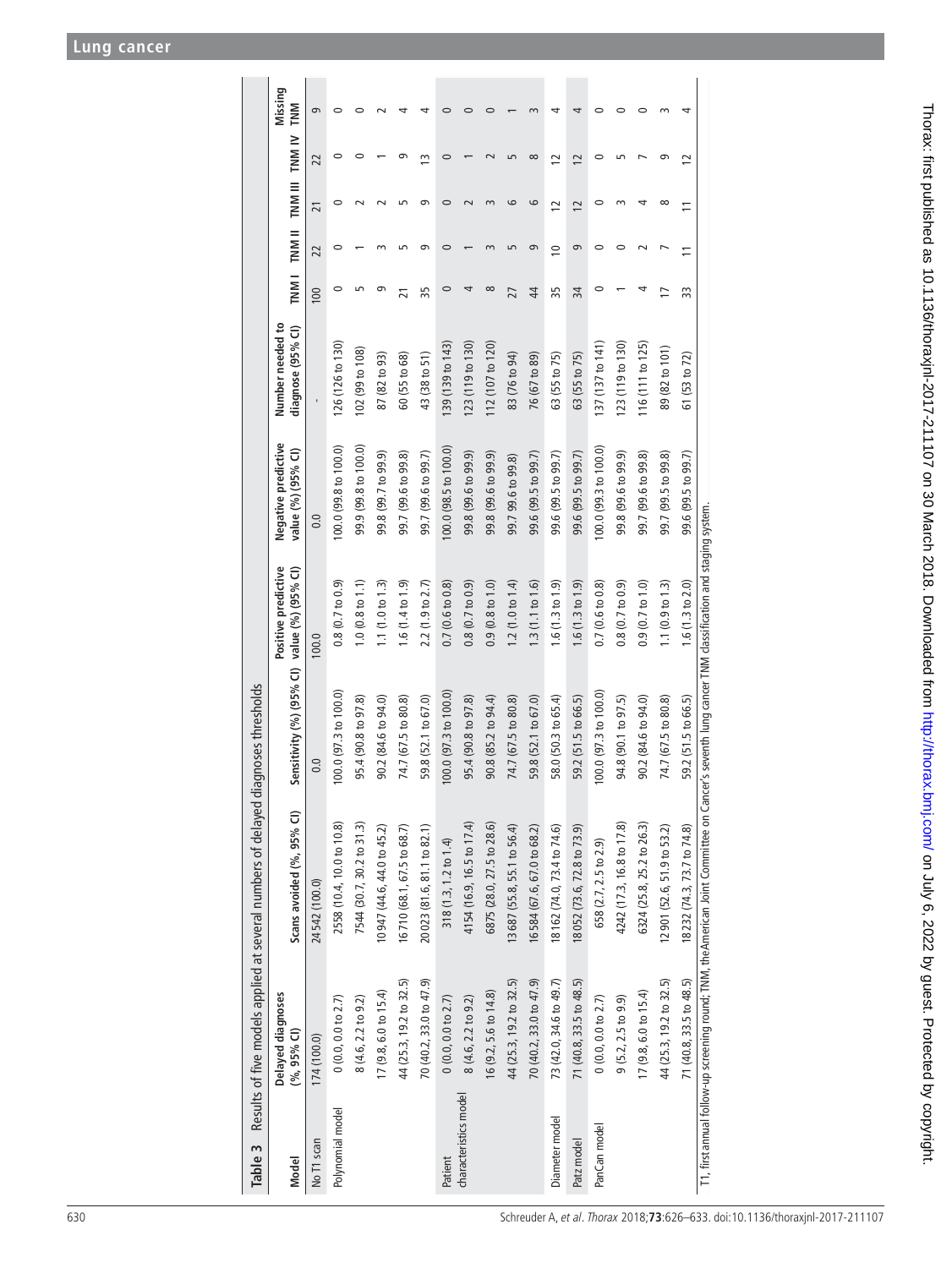

<span id="page-5-0"></span>**Figure 2** Logistic regression ROC curves of five risk prediction models. AUC, area under the ROC curve; ROC, receiver operating characteristics.

model which did not use polynomials was also created (see online [supplementary appendix\)](https://dx.doi.org/10.1136/thoraxjnl-2017-211107). Its performance was equivalent to that of the polynomial model (online [supplementary appendix](https://dx.doi.org/10.1136/thoraxjnl-2017-211107)  [tables 2–4 and figure 1\)](https://dx.doi.org/10.1136/thoraxjnl-2017-211107). However, the polynomial model was featured because it requires fewer variables than the base parsimonious model (11 vs 14). This phenomenon is likely explained by the non-linear relationship between most continuous variables and the risk of lung cancer; polynomial transformation allows this complex relationship to be incorporated rather than using other highly collinear variables as a compensating mechanism.

The use of polynomials reintroduces the risk of overfitting, as it is possible to get increasingly good fits on the original data by increasing the power of the polynomials. To avoid this, only polynomials to the second power were used; bootstrapping showed that there was only a slight optimism of the bootstrapped AUC (0.785) compared with the insample AUC (0.795).

#### **Patient characteristics model**

There are numerous published lung cancer risk models using only patient characteristics that could be validated on this study's data set, namely the Bach, Spitz, Liverpool Lung Project, Etzel, PLCO $_{\text{M2011}}$  (prostate, lung, colorectal, and ovarian cancer screening trial 2011 model version), PLCO<sub>M2012</sub> (PLCO 2012 model version), Kovalchik and Pittsburgh Predictor models.[5 14–20](#page-7-11) Rather than replicating each model, the patient characteristics

<span id="page-5-1"></span>**Table 4** ROC AUC of 1000 bootstrap sample fitted models applied to the original sample

| Model                                                               | ROC AUC original sample (95% CI) |  |
|---------------------------------------------------------------------|----------------------------------|--|
| Polynomial model                                                    | 0.785 (0.784 to 0.786)           |  |
| Patient characteristics model                                       | 0.693 (0.692 to 0.693)           |  |
| Diameter model                                                      | 0.697 (0.697 to 0.697)           |  |
| Patz model                                                          | 0.666 (0.666 to 0.666)           |  |
| PanCan model                                                        | 0.727 (0.727 to 0.727)           |  |
| AUC, area under the curve; ROC, receiver operating characteristics. |                                  |  |

Schreuder A, et al. Thorax 2018;**73**:626–633. doi:10.1136/thoraxjnl-2017-211107 631



<span id="page-5-2"></span>**Figure 3** True positive and false positive rate probabilities against risk threshold using the polynomial model. The two thinner lines encompassing each thicker line represent the 95% CIs.

model was created with the data at hand to show the contrast in predictive accuracy when lacking scan data. We show that omitting CT scan predictors significantly increases the NND and the number of delayed diagnoses at a given specificity.

## **Patz model**

An important limitation of most of our models is the large number of variables required to produce a reliable risk prediction. To a general extent, more variables produce better models; the potential drawback is that the data have to first be made available. Patz and colleagues created a simple model based on the NLST definition of a positive baseline scan: Participants who had a negative screening result at T0 may skip the first follow-up annual screening round.<sup>[7](#page-7-4)</sup> We replicated this model, which resulted in avoiding 18052 (74.1%) 1-year follow-up scans at the expense of delaying 71 (40.8%) diagnoses. The disadvantage is that only one threshold exists which is inferior to the polynomial model; its advantage is simplicity.

## **Diameter model**

The diameter model was included to demonstrate the added value of nodule size information. It is also an extension of the Patz model. The patient characteristics model included seven variables and the diameter model only one, yet their AUCs can both be rounded to 0.70. Despite this, the curves do not overlap; rather, the patient characteristics model performance at higher risk was superior to the diameter model, and vice versa for lower risk. Actually, the poor predictive capability of the diameter model at lower risk is due to the lack of nodule data for diameters less than 4mm; up to a false positive rate of 0.1, the ROC curve is virtually identical to that of the Patz model. This would explain why the model was uncalibrated  $(p<0.001)$ .

## **PanCan model**

The PanCan model (full model with spiculation) calculates cancer risk in individual nodules based on patient characteristics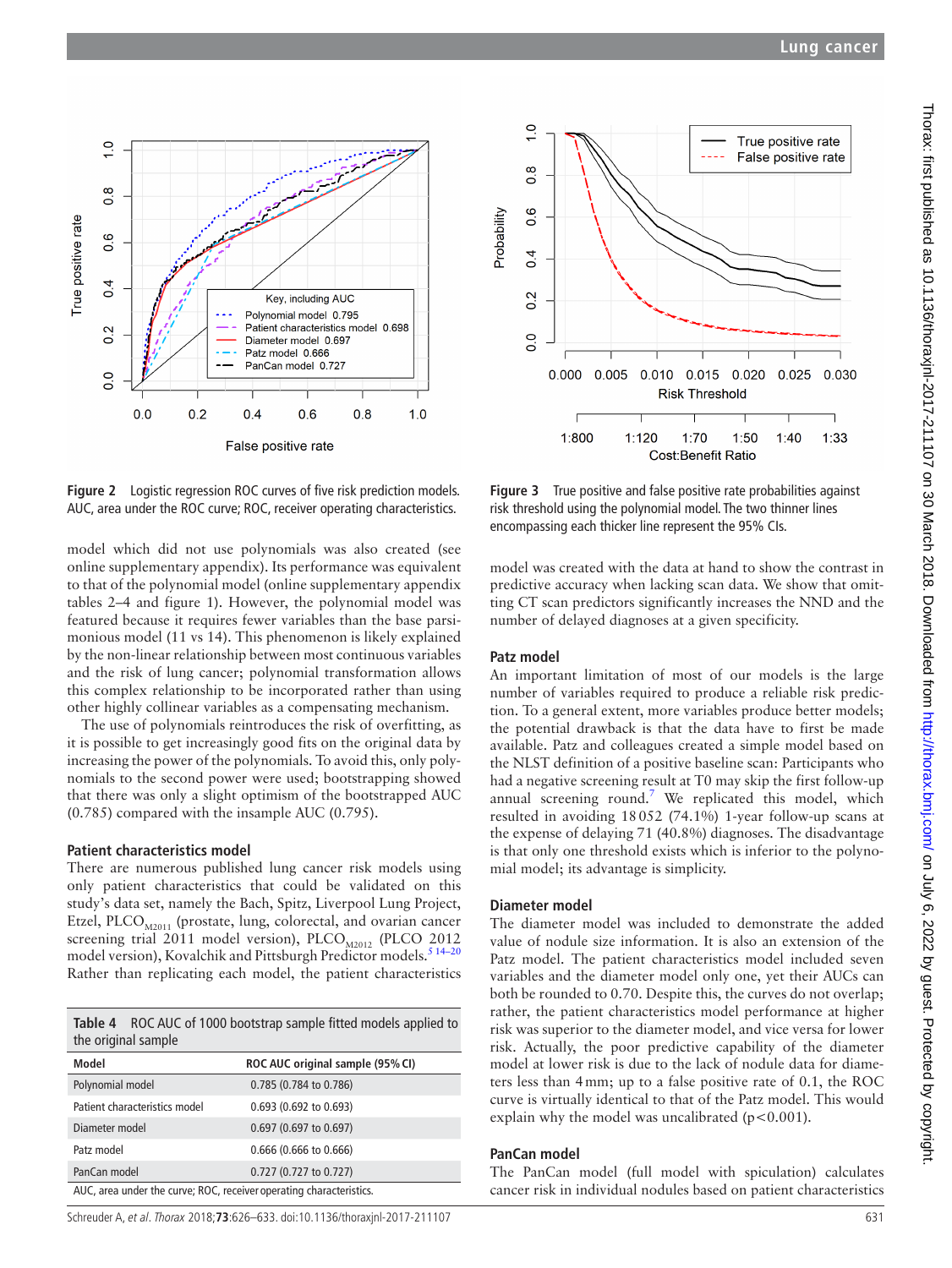and CT scan data.<sup>6</sup> As mentioned above and in the online [supple](https://dx.doi.org/10.1136/thoraxjnl-2017-211107)[mentary appendix,](https://dx.doi.org/10.1136/thoraxjnl-2017-211107) some scan variables used for calculating the PanCan risk score in our study were slightly different from those originally intended. The presence of *any* non-solid, part solid, upper lobe located, and spiculated nodules in the entire scan were included in an individual participant's PanCan risk score.

The PanCan model was validated in other cohorts and has become a relatively popular prediction tool incorporated, for example, in the recently published British Thoracic Society guidelines for nodule management.<sup>21-24</sup> White and colleagues validated the PanCan model in a NLST validation data set and presented an AUC of  $0.963$  compared with our  $0.727<sup>25</sup>$  $0.727<sup>25</sup>$  $0.727<sup>25</sup>$  This considerable difference can be explained by the fact that they included an unrepresentative sample of participants who had exactly one pulmonary nodule detected at  $T0$  (n=4431). Whereas the average longest diameter in benign and malignant nodules in this study was 7.7mm and 12.2mm, respectively, those in White and colleagues' study were 6.3mm and 21.2mm, respectively. The larger average difference in nodule size between cancers and non-cancers enables the discrimination of the two to be a much easier task. Regardless, it must be kept into consideration that the models' objectives differ: The PanCan provides a nodule malignancy risk within an unspecified period of time (validated in data sets with up to 12.6 years follow-up) whereas our models provide a lung cancer risk between 1 year and 2years of the baseline scan. Therefore, it is not surprising that the data were not consistent with this model's outcome distribution ( $p < 0.001$ ) (online [supplementary appendix table 4](https://dx.doi.org/10.1136/thoraxjnl-2017-211107)).

The PanCan model ROC curve appears to be a combination of the peak performances of the patient characteristics or diameter models, though inferior to the polynomial model. The greatest limitation of the PanCan predictor is its necessity for at least one nodule to be present to be able to make an accurate prediction.

#### **Existing literature**

Many lung cancer risk models have been published, of which most are based solely on patient characteristics.<sup>5 26 27</sup> Models which included genetic variables are the Expanded Spitz, Improved Liverpool Lung Project, Young and Li models.<sup>14 28-30</sup> Clinical outcomes such as symptoms and blood test results were included in the Hippisley-Cox, Park and Iyen-Omofoman models.<sup>31-33</sup> The Recalibrated Bach model is the only lung cancer risk model which uses both the baseline scan and functional scores.<sup>[34](#page-7-16)</sup> The NLST did not include these additional measures.

Pastorino and colleagues compared annual and biennial screenings in the Multicentric Italian Lung Detection Trial (besides the control group), but no risk model was used to assign subjects to each arm; neither group showed a statistically significant protective effect over the control group, although this is probably due to the small sample size. $35$ 

The Dutch-Belgian Randomised Lung Cancer Screening Trial included screening intervals of 1year, 2years and  $2.5 \text{ years.}^{36}$  A significant difference in the number of late-stage and interval cancers of a 2.5-year interval compared with the 1-year and 2-year intervals was shown, though no difference was found between the 1-year and 2-year intervals. Two-year lung cancer probability in participants with no detected pulmonary nodules—more than half of the sample size—was 0.4%; it was hereby suggested to apply a 2-year screening interval to these cases.

#### **Strengths and limitations**

A major limitation of this study is its retrospective character. We do not know the actual impact of delayed diagnoses on

lung cancer mortality, the most relevant outcome. However, to perform a randomised controlled trial—a fixed 1-year screening interval group versus a tailored intervals group—would be extremely costly; modelling studies remain the most viable alternative.

Again, our models do not predict the immediate lung cancer risk; thus, it would be necessary to use it alongside a protocol for findings that requires a follow-up intervention within 1year of the baseline scan. Also, as the NLST was limited to three screening time points, our models' predictive capabilities beyond the first 2years are unknown. The availability of at least one follow-up CT scan provides valuable novel information on nodule growth over time; our models do not take this into consideration.

Pinsky and colleagues showed that there was a large variation in inter-radiologist nodule detection rates in the NLST; it is highly likely that the same limitation applies to nodule characteristics. $37$  This issue hampers the creation of a perfect model, as one radiologist may systematically label each participant with a lower risk score than another radiologist.

Another limitation is that our models were not validated on an independent data set. Considering that the NLST data used in this study are by far the largest lung cancer screening data set available—with also the highest number of participating radiologists—the models created from the data are expected to have a high external validity. Despite this being the case, having 'only' 174 lung cancer cases can be considered a limitation for the development of risk models (see online [supplementary](https://dx.doi.org/10.1136/thoraxjnl-2017-211107) [appendix\)](https://dx.doi.org/10.1136/thoraxjnl-2017-211107).<sup>8</sup> Therefore, a maximum of 17 variables was preselected for each model (if applicable) as shown in [table](#page-3-0) 2; this selection was mainly based on recurring variables used for other models.<sup>5 7</sup> 14-20 26-3

Age and smoking behaviour are widely accepted risk factors already used as inclusion criteria for lung cancer screening programmes. Previously having a cancer increases the risk for developing future cancers,  $5^{1631}$  and lung cancer is also known to be linked to asbestos exposure and COPD.<sup>5 12 14-17 28 30</sup> Though previously described, gender,<sup>[6 14 17 19 21 29 33](#page-7-6)</sup> family history of lung cancer<sup>[5 6 16 18 19 29](#page-7-11)</sup> and the prior diagnosis of pneumonia were not included in any of our parsimonious models  $(p>0.20)$ .<sup>[4](#page-7-3)</sup>

In terms of CT features, nodule size is considered the best predictor of malignancy.<sup>6 21 34</sup> Longest diameter and perpendicular diameter were used; automatic nodule volume measurements were not available despite this having been shown to have a better specificity and positive predictive value than diameter for deciding pulmonary nodule management.<sup>36 38</sup> Emphysema on the scan was expected to somewhat reflect COPD diagnosis.<sup>6 19 34</sup> As pulmonary nodules are commonly described as one of three types, the risk of part solid and non-solid nodules are referenced against the more prevalent solid nodules; however, the relationship appears to differ strongly among models.<sup>634</sup> Spiculation, a phenomenon thought to be associated with unrestrained and asymmetrical tumour growth, is usually regarded as a red flag in the radiological community.<sup>[6 39](#page-7-6)</sup> The variable is only present in a minority of malignancies, but is considerably less common in benign opacities. Finally, nodule count was recently shown to have a negative parabolic relationship with malignancy risk, also confirmed by the coefficients in our polynomial model.<sup>638</sup>

Although other aspects such as race, educational level, socioeconomic status and second-hand smoke exposure were also deemed relevant for the prediction models, these variables lack a standardised classification system and would thus be difficult to apply to different cohorts.